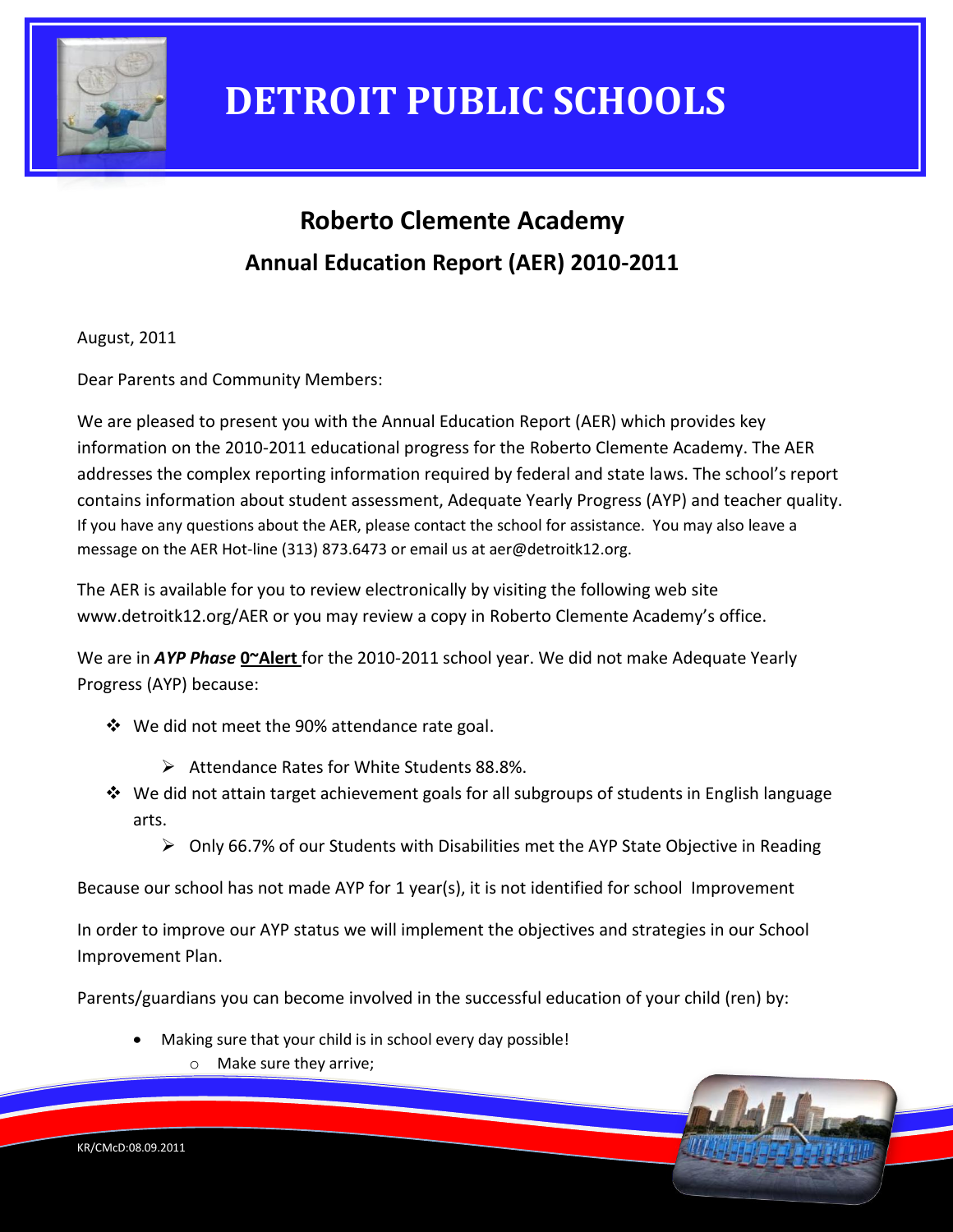

- On time!
- **D** On Task!
- Ready to learn!
- Establish a daily family routine with scheduled homework time.
	- $\circ$  Designate a time and place for your child to do homework. Make sure all assignments are completed and promptly returned when due.
	- o Be aware of tests and project schedules
- Use TV wisely
	- $\circ$  Academic Achievement drops for children who watch more than 10 hours a week.
	- o Limit the amount of time spent watching TV
	- o Select educational programs
	- $\circ$  Watch and discuss shows with your child (ren). This will help children understand how stories are structured.
- Make sure your child has access to a computer and the Internet
- Partner with your child's teacher, stay informed about your child (ren)'s progress at school.
- Participate on local school committees
- Become a member of the Local School Community Organization (LSCO)
- Volunteer in and around school

State law requires that we also report additional information.

### **Process for assigning pupils to the school**

During the 2009-2010 school year, students were required to live within the boundary of the school to which they were assigned.

During the 2010-2011 school year Open Enrollment Detroit Public Schools implemented the "Open Enrollment Initiative. This initiative allows students to elect to attend any Detroit Public School without being required to live within the boundary for that school. The "Open Enrollment Initiative" does not apply to the Examination High Schools, or Application Schools. Parents may enroll their child (ren) in the school of their interest as long as the school has not reached capacity for their particular grade. Enrollment preference is given to students who live within the boundary of a school. It should also be noted that transportation will not be provided for students who select a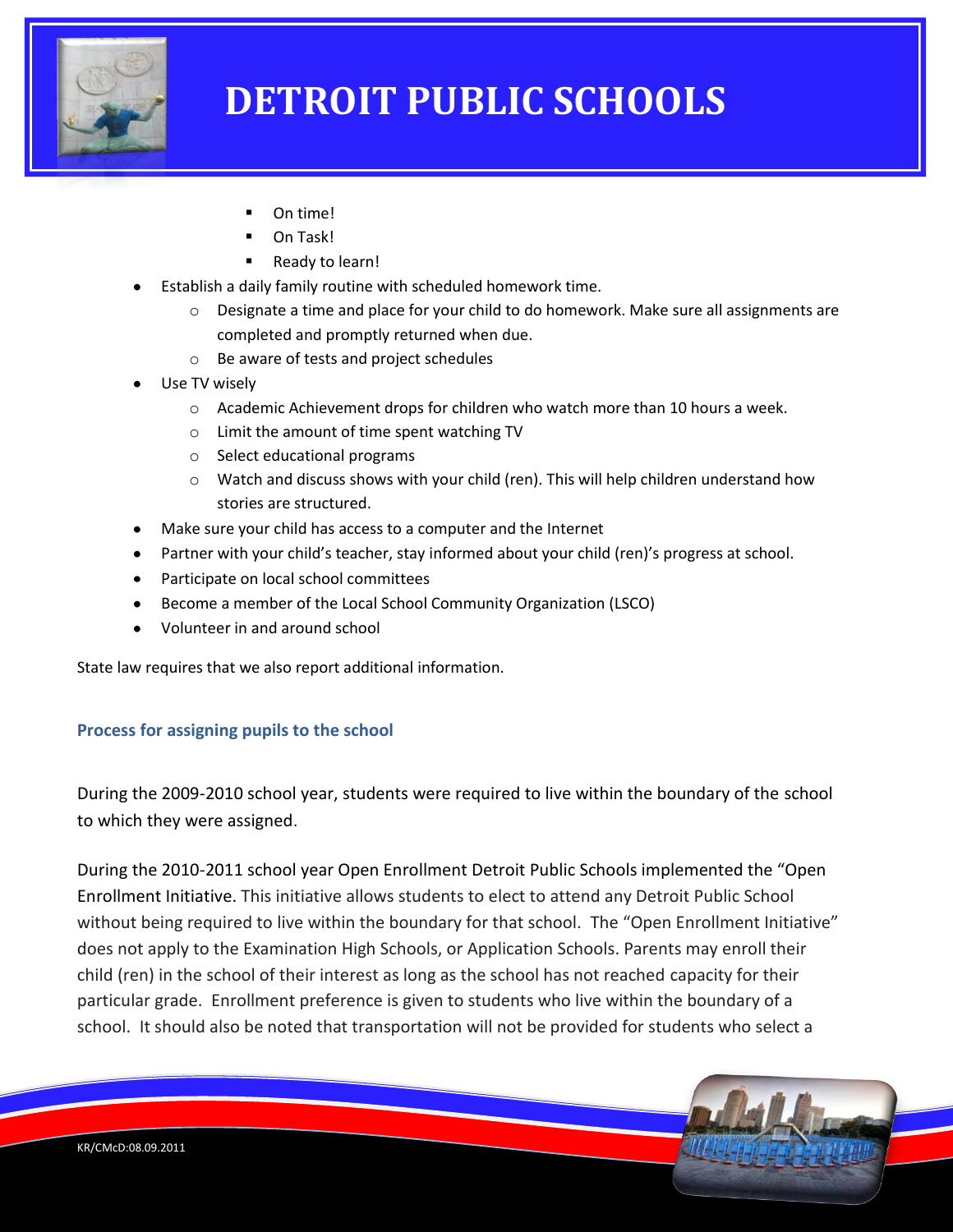

school outside of the boundary of their home school. Open Enrollment Initiative resources can be found on our web-site at: http://detroitk12.org/resources/prospective\_students/

### **School Improvement Status**

| Year      | <b>School Improvement Status</b> |  |
|-----------|----------------------------------|--|
| 2010-2011 | AYP Not Met $\sim N/A$           |  |
| 2009-2010 | AYP Met $\sim N/A$               |  |

### **Detroit Public Schools' Core Curriculum:**

Consistent with the District academic plan, **Excellent Schools for Every Child,** there are aggressive plans to accelerate the rate of student achievement and to ensure that students graduate with the academic and social skills necessary for success in college and the workplace.

#### **Specific curriculum actions include:**

\*alignment of the curriculum, lessons planning and pacing calendars to national and state standards

\*ensuring that material and texts and supplemental resources and used in the classroom are directly linked to and with the grade expectations

\*defined grade level expectations to create alignment throughout the school

\* Administration and review of quarterly benchmark assessments for students in grades 3-12

\*use pre-intervention tools such as the Dynamic Indicator of Basic Early Literacy Skills (DIBLES) to access language fluency for students on grades Prek-2 to ensure literacy foundation for reading success

\*use of the data (both formal and informal) to inform teaching strategies and professional development needs for staff, including but not limited to, teachers and administrators

\*focused professional development on the use of appropriate curriculum and teaching strategies, monitoring results and developing the interventions for re-teaching, as necessary

\*use technology (Learning Village/an on-line instructional management system) as a tool to manage instruction and teacher practice

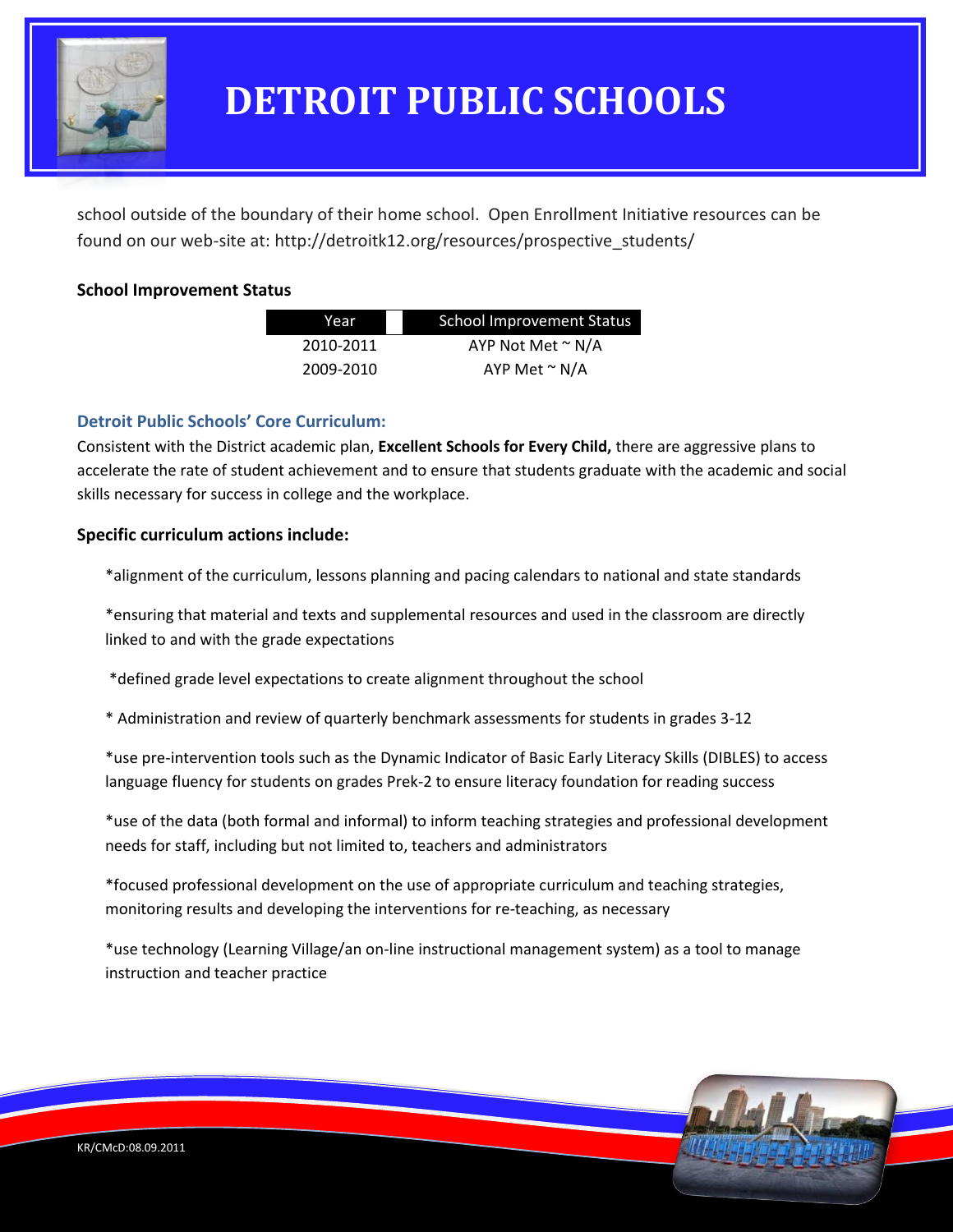

#### **Access to the Core Curriculum**

The instructional strategies and grade level expectations are aligned to the state standards and the NAEP. This represents the core curriculum which is supported by the texts, materials, computer soft ware and other school level resources used daily in the classrooms. All of the professional development activities are aligned to the core curriculum.

The implementation is a process delineated in the District Plan **Excellent Schools for Every Child**. This plan serves as the framework for each school's academic achievement plan. The frequent monitoring of the implementation of these plans is conducted by the school diagnostic visits, review of the benchmark assessments, use of the teacher evaluation tool and adherence to the pacing calendar.

The variances from the state plan can be found in the grade level expectations which are also aligned to the higher standards of NAEP.

A Summer Parent University is offered with classes to increase parenting skills, early childhood literacy, adult literacy and GED. During the school year, the Regional Parent Resource Center are a vehicle for parents and other community member to participate in regular and on-going informational and participatory sessions focused on curriculum and instruction. Learning Village (an on line instructional management system)

Web updates and semi-annual progress reports are also a means to disseminate information to parents and community.

Detroit Public Schools Core Curriculum is currently under revision. Pacing Charts and Curriculum guided will be posted to the Academic Affairs page of our web-site in the near future.

#### **Parent Engagement**

\*Use the technology portal for parents to view daily lessons and to communication with teachers.

\*implement and follow through with the parent contracts.

\*increase the Volunteer Reading Corps from approximately 5000 volunteers this year to 10,000 for next school year.

\*use the Parent Resource Center to engage parents in innovative workshops and session that are practical and will result in parent support to students at home.

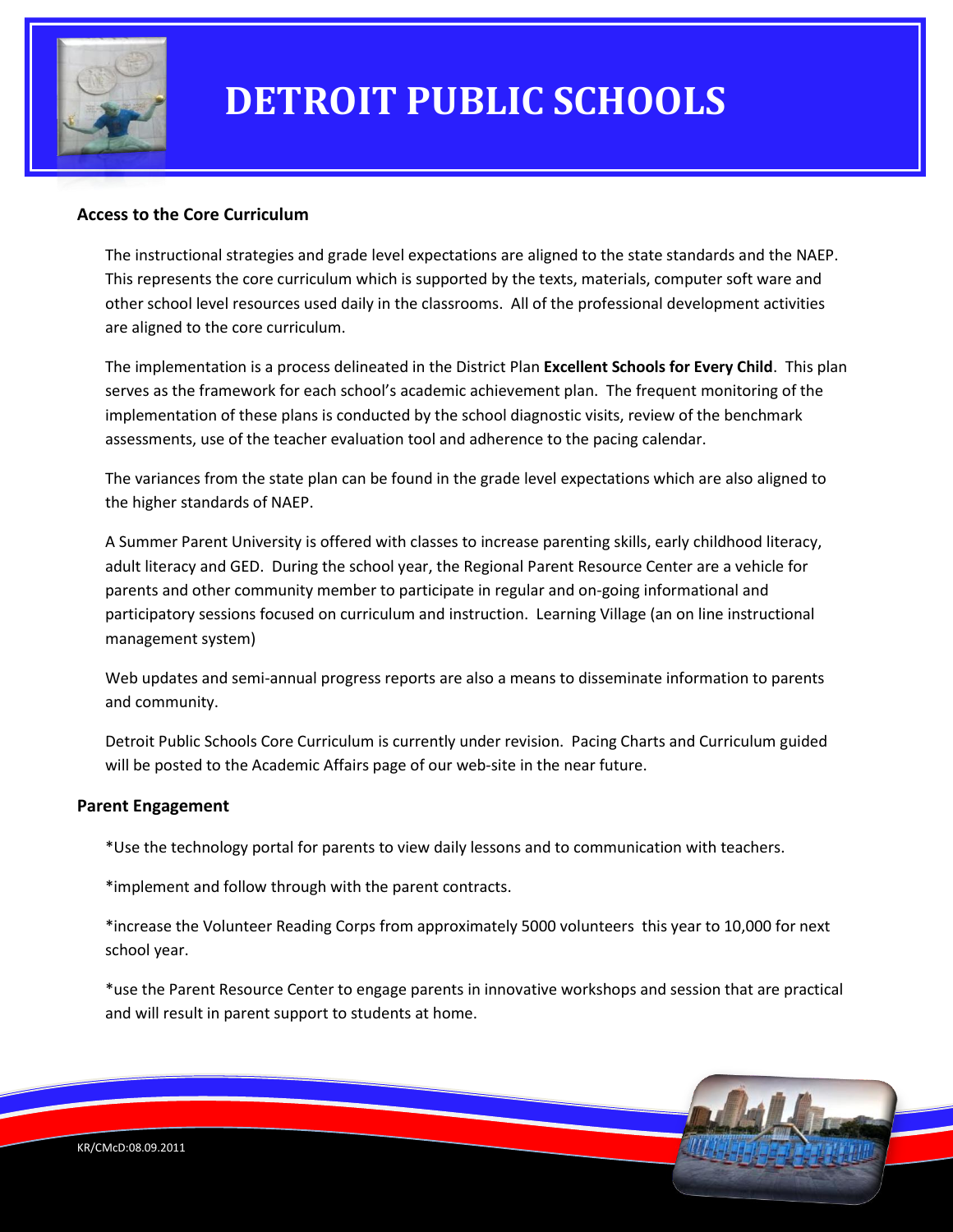

### **Student Achievement Results**

Aggregate Student Achievement Results and Detroit Public Schools Quarterly Benchmark Assessment in Reading and Mathematics for Roberto Clemente Academy can be found on the Detroit Public Schools' webpage at the Research, Evaluation and Assessment site a[t http://detroitk12.org/data/rea/.](http://detroitk12.org/data/rea/) The following reports are available:

- District Profile Report
- Combined School Profile Reports
- Individual School Profile Reports
- Adequate Yearly Progress (AYP) Reports
- Annual Education Report

### **Parent-Teacher Conferences (Interactions):**

| <b>School Year</b> | <b>Total Parent</b><br><b>Interactions</b> | Percent |
|--------------------|--------------------------------------------|---------|
| 2010-2011          | 1406                                       | 88.9%   |
| 2009-2010          |                                            | N/A     |

The Detroit Public Schools' Office of Research, Evaluation, Assessment and Accountability has developed a data collection system which has enabled the district to comply with the Annual Education Report criteria of identifying the number and percent of students represented by parents at Parent-Teacher-Conferences.

- 1.0 Data from the PTC Forms represent "parent interactions" with teachers, per school, per card-marking.
- 2.0 Parent Interaction Definition: During Parent Teacher Conferences (and in some instances school open houses) Schools/Teachers are advised to have each parent participant provide a parent signature—a parent may not sign for a student if they did not talk about that student.
- 3.0 For a variety of reasons, five (5) DPS schools are not included in the data collection count due to some school closures and non-return of Parent Teacher Conference Signature List Documents.
- 4.0 Several DPS schools had a very high percentage of reported parent interactions. This may be due to a number of reasons. In at least three (3) instances, the calculated percentages are in excess of 100%. In each instance, each of these three (3) schools is an elementary school with a large parent turnout at each of the four (4) required conferences. If during each conference one (1) parent with two (2) students enrolled in the school visited three (3) teachers for each of their two (2) students, this would count as six (6) parent interactions, thus increasing the base number and resulting percentage.